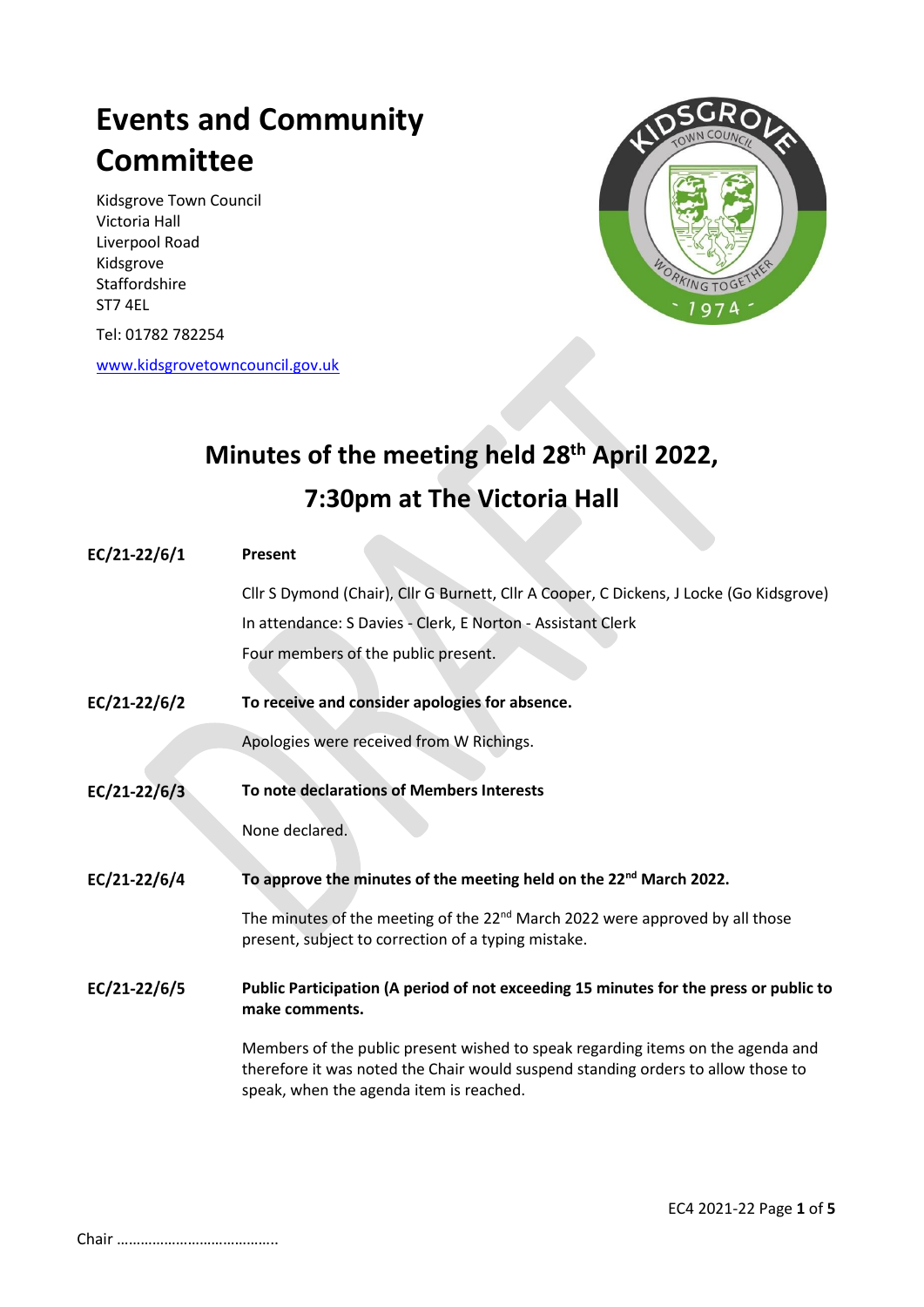## EC/21-22/6/6 **Matters arising from the meeting of the 22nd March 2022 not covered elsewhere on the agenda.**

No matters arising raised.

## EC/21-22/6/7 **To further consider plans for the Queen's platinum jubilee in June 2022 and to agree any actions.**

## **Beacons arrangements**

Tri Services, Mow Cop site - The Clerk advised she is meeting with Tri Services on site 30<sup>th</sup> April to go through arrangements, decide location and go through the risk assessment. The Clerk also confirmed that the Town Council will be insuring the event and this has already been agreed with the Insurance company at no extra cost as it is on private land. The Clerk has requested Tri Services to put in writing that they will be responsible for the food they wish to put on in the form of a Barbeque. It was noted that the Fire Brigade and the Police will need to be informed of the event.

Coalpit Hill, Talke Pits site – The Clerk updated that permission is being sought with Newcastle under Lyme Borough Council for the location on Coalpit Hill. Pricing on barriers is being looked into by the office however the Rotary offered use of their barriers for the even. The Clerk advised she would confirm measurements to confirm how much is required. A discussion was had around the amount of volunteers required to run the events, and that a request be made to the Rotary members to seek out their availability.

Town Hall/Kidsgrove site – The Clerk updated the committee that talks are still ongoing with regards the Insurance company allowing the beacon to be situated on the roof of the town hall, and considerations need to be made regarding the potential of blocking access for Police, customers from the Tap Room bar taking drinks out of the building, road closures and permission from the NULBC to hold the event. The Clerk also advised that the Home Bargains Car Park is also being pursued as an alternative location and permissions are being sought with the Home Bargains Head Office. Further locations were discussed including The Salvation Army car park. The office was tasked to investigate this potential location and requested that if committee members have any further ideas to contact the office.

#### $\mathbf{b}$ **Evening in the Town Hall on the evening of the beacon**

The Clerk summarised suggestions from the previous meeting regarding the event to be held at the Town Hall prior to lighting the beacons, and the event would commence at 7pm for approximately 2 hours. It will be a ticketed event to control numbers, priced at £5 a ticket and the money raised would go to the Mayor's charities.

J Locke confirmed Kidsgrove Community Choir agree to perform at this event and would ask them to get in touch with the Clerk to finalise details. A soloist was suggested by a member of the public present to contact also for the event.

The office was asked to start advertising once details of the programme for the evening were finalised.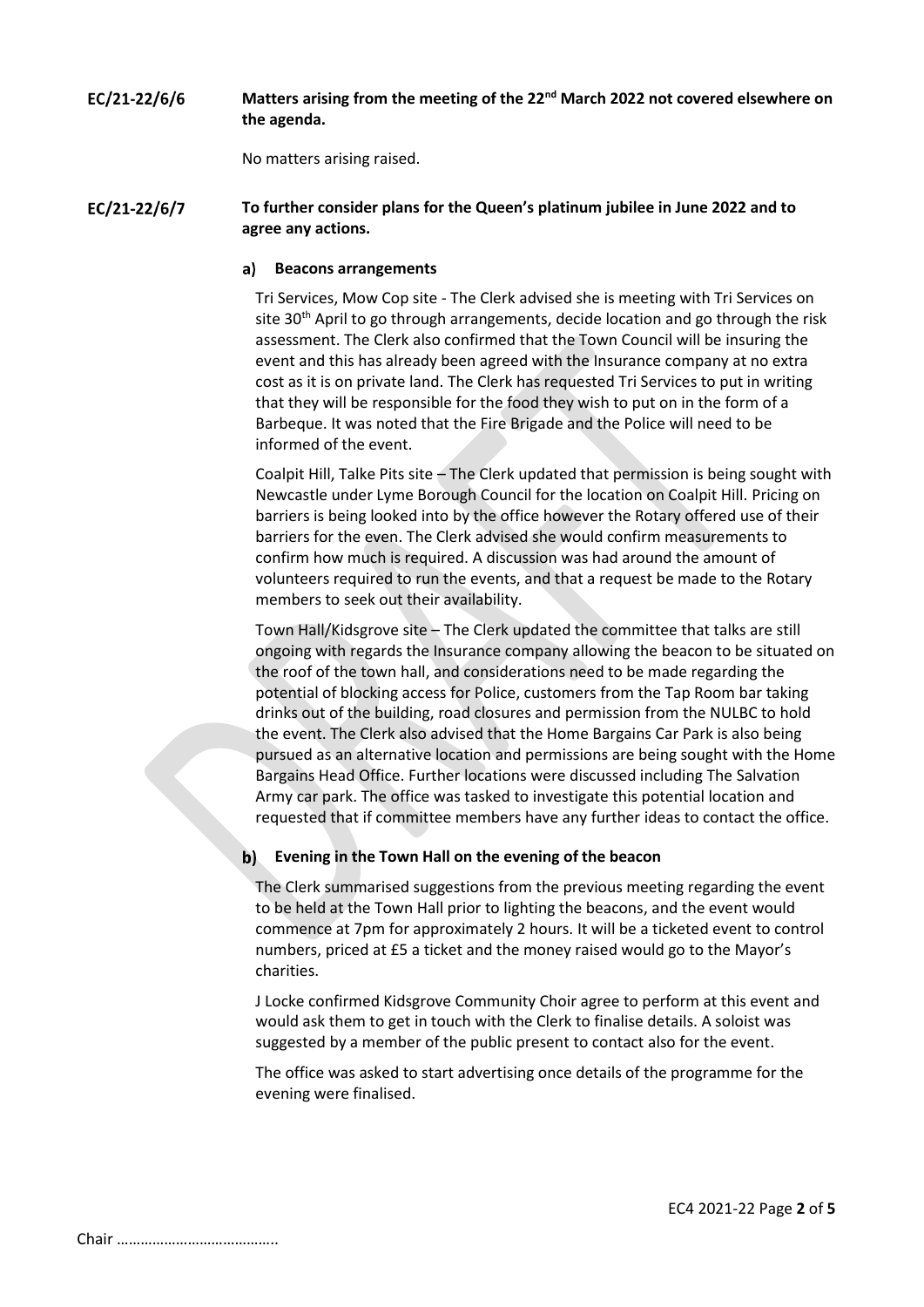# **Event in Clough Hall Park on June 4th .**

The Clerk updated that the event application and risk assessments had been put into NULBC, with subject to change as event is finalised. The Clerk advised that clarification was required in regards any road closure. Discussions were had in regards to a parade, and it was agreed that it would not be something that could be organised in the short period of time and therefore a road closure would not be required. Schools will still be contacted and posters given out informing them of the event. Rotary also agreed to get in touch with the schools to ask if they would like to create bunting, flags, artwork that would compliment the town hall decorations. It was also discussed inviting members of the public to dress up their picnic area/gazebo and a competition would be had for the best dressed.

Rotary members presented a list of activities such as sack races, bean bag races, rounders, hoopla and face painting. They also advised they have a contact for an ice cream van that they would pass to the office to contact and if possible 2 vans to be provided. They would also like to hold a creative table where children will make and decorate a crown. Go Kidsgrove also advised they are holding a crown making "Crafternoon" before the event on 28<sup>th</sup> May.

The assistant clerk updated in regards stall applications received and requested members to forward any details onto the office of any other stallholders that may be interested.

Rotary advised they have someone who may be able to provide music, and discussions were also had on speaking with Mike Stanier about providing music. An SEN notice would need to be applied for should music be played in the park.

The assistant clerk provided quotes of portable toilets and it was agreed to hire a quantity of 4 from the company Cestrian Loos at £380 exc VAT based on their delivery and collection schedule to and from the park, as well as the cost.

Security and marshalls were also discussed and the office were asked to look into security firms. Rotary have offered use of their radio controllers and would take the request back to their next meeting to ask who is available to marshall the event. The clerk asked everyone who is available to help on the day to let the office know. Hi-Vis vests were also discussed, and that the office would look into what we currently have and the costs of ordering more if required, with "Marshall" on the back so they can be easily identified.

It was noted that clean up after the event would need to happen on the day, and everyone involved on the day would help.

The Clerk asked for members to get together in between to go over finer details, and would arrange a zoom meeting, all members are invited to attend.

#### EC/21-22/6/8 **Rededication of the War Memorial: To receive an update from the Clerk.**

The Clerk updated members that rededication is now being advertised and that the road closure has been arranged. The parade will commence down to the memorial garden from the Town Hall.

The British Legion have requested use of the hall after the wreath laying and the Clerk advised she is waiting on details from them of this. Wreaths are being laid by Royal British Legion, Royal British Legion Bikers, the Army, the Navy, the Air Force and Kidsgrove Town Council. Cllr Dymond updated that plaques have been installed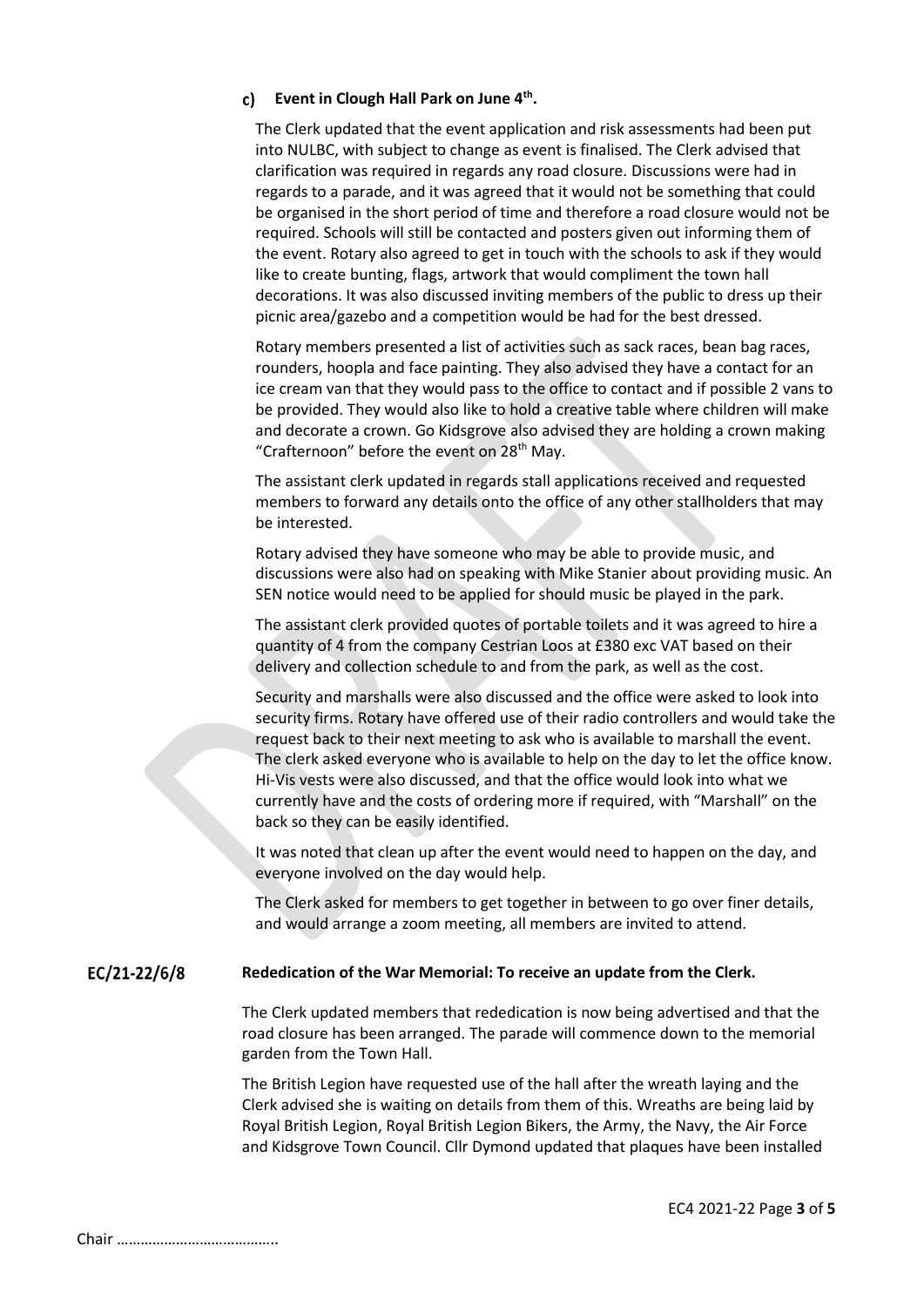on the wall, and the gardens have been tidied up in preparation for the event. A local company is also coming in to redo the tarmac free of charge.

There will be a marching band and some representatives from the RAF will be attending.

### EC/21-22/6/9 **To receive an update from the Clerk on the re-implementation of markets into Kidsgrove and to agree any actions.**

J Locke advised that she had been in touch with the Artisan Market organiser, and they are interested in holding a market in Kidsgrove Town. A meeting is being arranged with GO Kidsgrove to go through the details. The Clerk requested to be present. It was raised that possibly a one-off market be organised to see how it goes.

#### EC/21-22/6/10 **Mayor Support and Charity Events**

## a) **To receive a general update summary from the Mayor on the Mayor's Function.**

The Mayor updated that she attended the Ukraine Charity Concert at The Victoria Hall. The Mayor allowed one of her free hall usage nights for the event and over £1100 was raised for the current situation on going in Ukraine.

# **To receive an update on the Mayor's charity fundraising for 2021-2022 civic year.**

The Clerk and the Mayor provided the initial figure of £2028 raised over the previous two years, subject to a second person check confirmation. It was noted that this includes the time through the pandemic when the usual fundraising events could not take place.

# **To consider any other plans for the Mayor's charity fundraising and agree any actions or support required.**

The Mayor advised that the current pending events will now be part of the new Mayor's calendar following the elections, including the rededication and the Queen Jubilee events. The current Mayor's nominated charities are Staffordshire Buddies, Kidsgrove Lads and Dads, Lyme Trust Outreach. The Chair gave her thanks to the Mayor for her work whilst in position during the pandemic.

#### EC/21-22/6/11 **To receive any items from the Chair or Clerk.**

None.

## EC/21-22/6/12 **To consider and agree potential further events (suggested at the last meeting or raised since) for 2022 or subsequent years including any actions required prior to the next meeting.**

- a. Barge Markets no discussion this time.
- b. 'Kidsgrove by the Sea' no discussion this time.
- c. Barn Dance no discussion this time.
- d. 80s night no discussion this time.
- e. Wrestling and Boxing Nights no discussion this time.